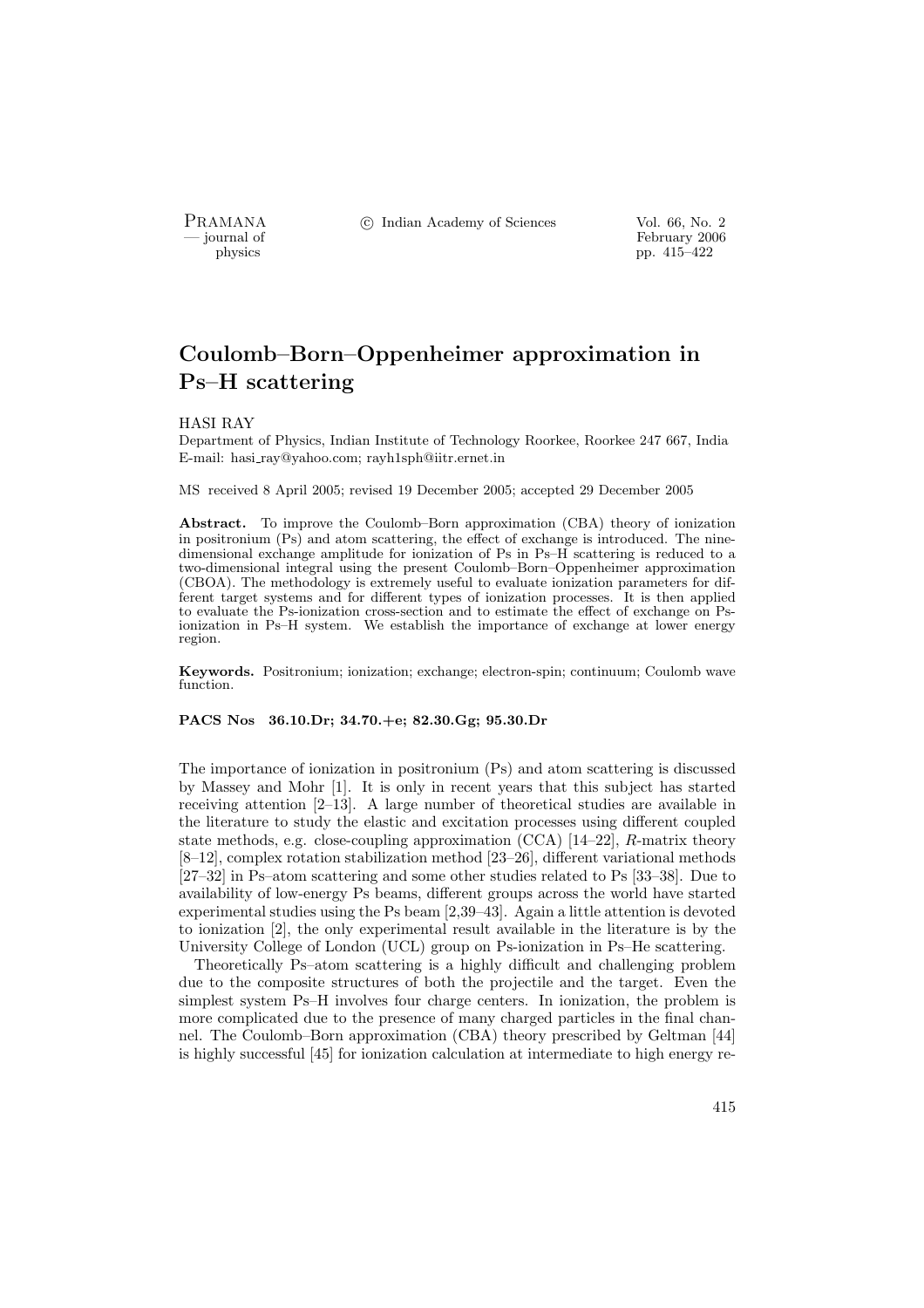



Figure 1. Comparison of Ps-ionization cross-sections [4] using CBA in Ps–He scattering with available theories and experiment [2].

gion. In that approximation, a Coulomb wave function [46] was used for the ionized electron to include the effect of Coulomb interaction of the parent nuclear charge on the ionized electron. The CBA theory was extended in Ps–atom scattering [3–7] by the present author. The CBA results [4] for Ps-ionization in Ps–He scattering are compared in figure 1 with the available experimental [2] and theoretical data obtained by using the first Born approximation (FBA) [13] and a coupled pseudostate R-matrix theory [8]. The comparison with experimental data indicated that some effects are not taken into account. The present work is an extension of that activity.

The Ps-ionization channel in Ps–atom scattering opens only at the incident Ps energy of 6.8 eV. In this energy region, the effect of exchange is highly important. The objective of the present work is to improve the CBA theory by including the effect of exchange and to get an estimate of exchange. But it is made difficult due to the large difference in system wave functions at the initial and final channels used to define the transition matrix element. The use of continuum Coulomb wave function for the ionized electron adds more rigor to the problem formulation due to the presence of a confluent hypergeometric function  $(F_1)$  which contains a coupled co-ordinate at its argument.

The present study concerns Ps-fragmentation in Ps–H scattering. It includes the effect of exchange in a CBA [3–7]. It can be defined in a different way as if a Coulomb wave function is used for ionized electron in a Born–Oppenheimer approximation [47]. So it might not be a misnomer if we call the present theory as a Coulomb–Born–Oppenheimer approximation (CBOA). The CBA theory is one in which the moving Ps is treated as a plane wave and the ionized electron as a continuum Coulomb wave. From the physical point of view, the proposed CBOA is

416 Pramana – J. Phys., Vol. 66, No. 2, February 2006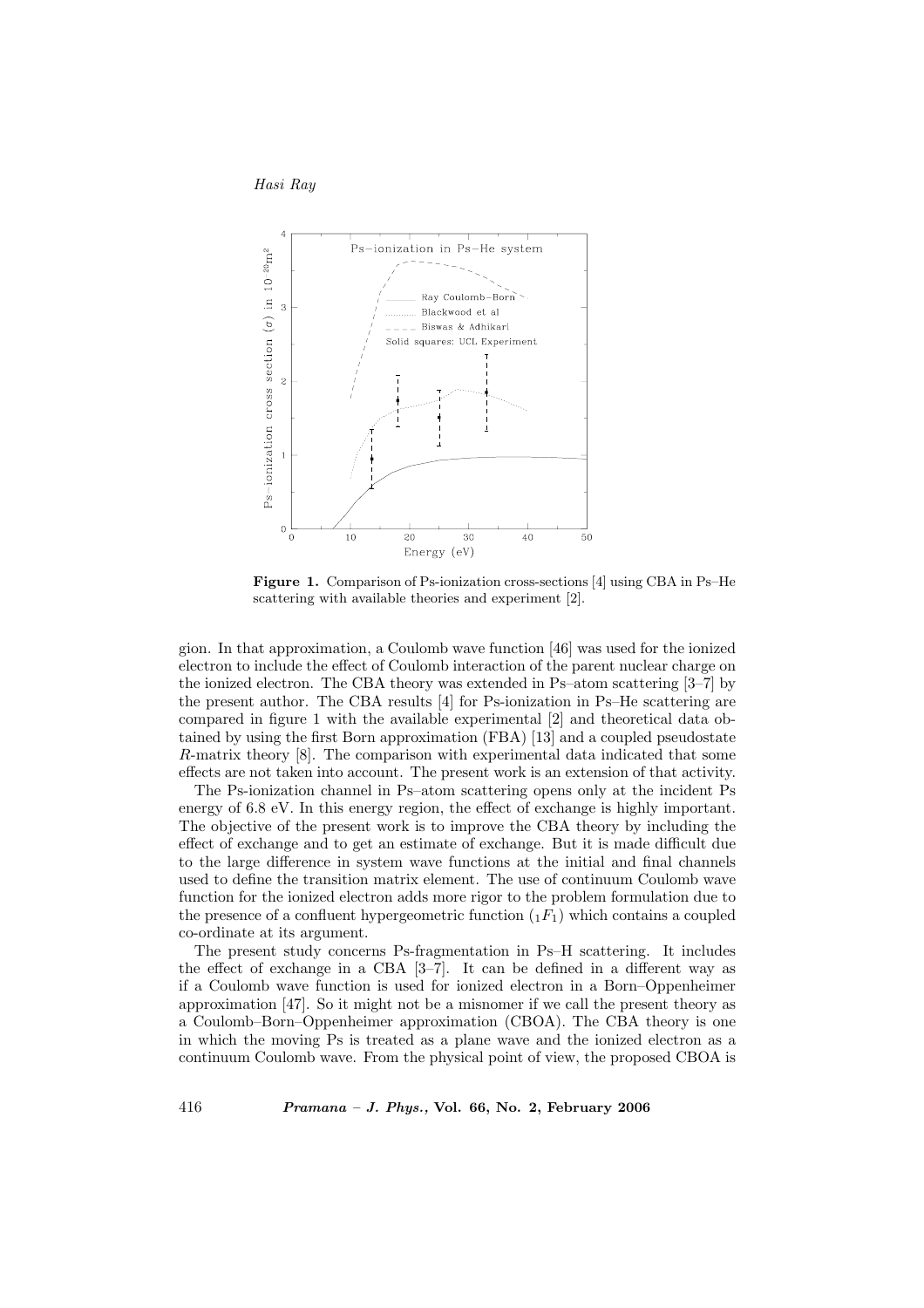### CBOA in Ps–H scattering

a very good approximation to provide ionization data in Ps–atom scattering since Ps is such an atom which by itself is its antiatom [48] constituted by an elementary particle (electron) and its antiparticle (positron) with equal masses and charges. Since the charge and mass centers coincide, it can produce zero static potential in an interacting field and it itself is a neutral particle. So the free particle solution which is a plane wave, is sufficient to represent the dynamic motion of Ps in the initial channel or in the final channel; this is the qualitative definition of FBA.

The transition amplitude for scattering processes can be calculated using any of the form of post and prior interactions if the system wave functions are exact [49]. The general form of transition amplitude using post and prior forms are  $\langle \Psi_f | V_f | \Psi_i^+ \rangle$ and  $\overline{\Psi}_{f}^{-} |V_{i}| \Psi_{i}$  respectively, following the conventional notations;  $\Psi_{i}^{+}$  and  $\Psi_{f}^{-}$  are the exact channel wave functions. In practice, it is very difficult to get an exact channel wave function for such a system, so we are forced to use an approximate form. According to our earlier experiences [50,51] and related studies [45], the post form can provide more reliable information about the scattering process than the prior form in the rearrangement channel using an approximate wave function. So in the present study we have chosen the post form. It seems to be due to the fact that it is more feasible to approximate the incident channel wave function in the asymptotic region by a free particle solution than the final channel wave function.

The Ps–H system contains two electrons. Due to their indistinguishability property electrons can interchange their positions, and the phenomenon is known as exchange. We consider their spins extrinsically. The two electron-spins can make a distribution of  $1/4$ th possibility of forming a singlet state (combined spin = 0) and  $3/4$ th possibility of forming a triplet state (combined spin  $= 1$ ). Accordingly the space part of the system wave function should take a symmetric and an antisymmetric form to make the total wave function of the system an antisymmetric one. This is the advantage of a central potential. Obviously the angular integration of the spin part should be unity.

The triply-differential cross-section (TDCS) for the present ionization process is defined as

$$
\frac{\mathrm{d}^3 \sigma}{\mathrm{d}\hat{\mathbf{k}}_f \mathrm{d}\hat{\mathbf{k}} \,\mathrm{d}E_\mathbf{k}} = \frac{k_f}{k_i} \left\{ \frac{1}{4} |F_k + G_k|^2 + \frac{3}{4} |F_k - G_k|^2 \right\},\tag{1}
$$

if  $F_k$  and  $G_k$  are respectively the direct and exchange matrix elements considering space part only.

Accordingly the integrated or the total Ps-ionization cross-section  $(\sigma)$  can be expressed as

$$
\sigma(E_{\rm i}) = \frac{k_{\rm f}}{k_{\rm i}} \int \mathrm{d}\hat{\mathbf{k}}_{\rm f} \int \mathrm{d}\hat{\mathbf{k}} \times \int \mathrm{d}\hat{\mathbf{k}} + \int \mathrm{d}\hat{\mathbf{k}} \times \int \mathrm{d}E_{\mathbf{k}} \left[ \frac{1}{4} F_{\mathbf{k}}(\hat{\mathbf{k}}_{\rm f}) + G_{\mathbf{k}}(\hat{\mathbf{k}}_{\rm f}) \right]^2 + \frac{3}{4} |F_{\mathbf{k}}(\hat{\mathbf{k}}_{\rm f}) - G_{\mathbf{k}}(\hat{\mathbf{k}}_{\rm f})|^2 \right], \quad (2)
$$

where

$$
F_{\mathbf{k}}(\hat{\mathbf{k}}_f) = -\frac{1}{\pi} \int e^{-i\mathbf{k}_f \cdot R_1} \eta_{\mathbf{k}}^* (\boldsymbol{\rho}_1) \Phi_f^* \{ \mathbf{r}_2 \} [V_{\text{int}}^F]
$$

$$
\times e^{i\mathbf{k}_1 \cdot R_1} \eta_{1s} (\boldsymbol{\rho}_1) \Phi_i \{ \mathbf{r}_2 \} d\mathbf{x} d\mathbf{r}_1 d\mathbf{r}_2,
$$
(3)

*Pramana – J. Phys.*, Vol. 66, No. 2, February 2006  $417$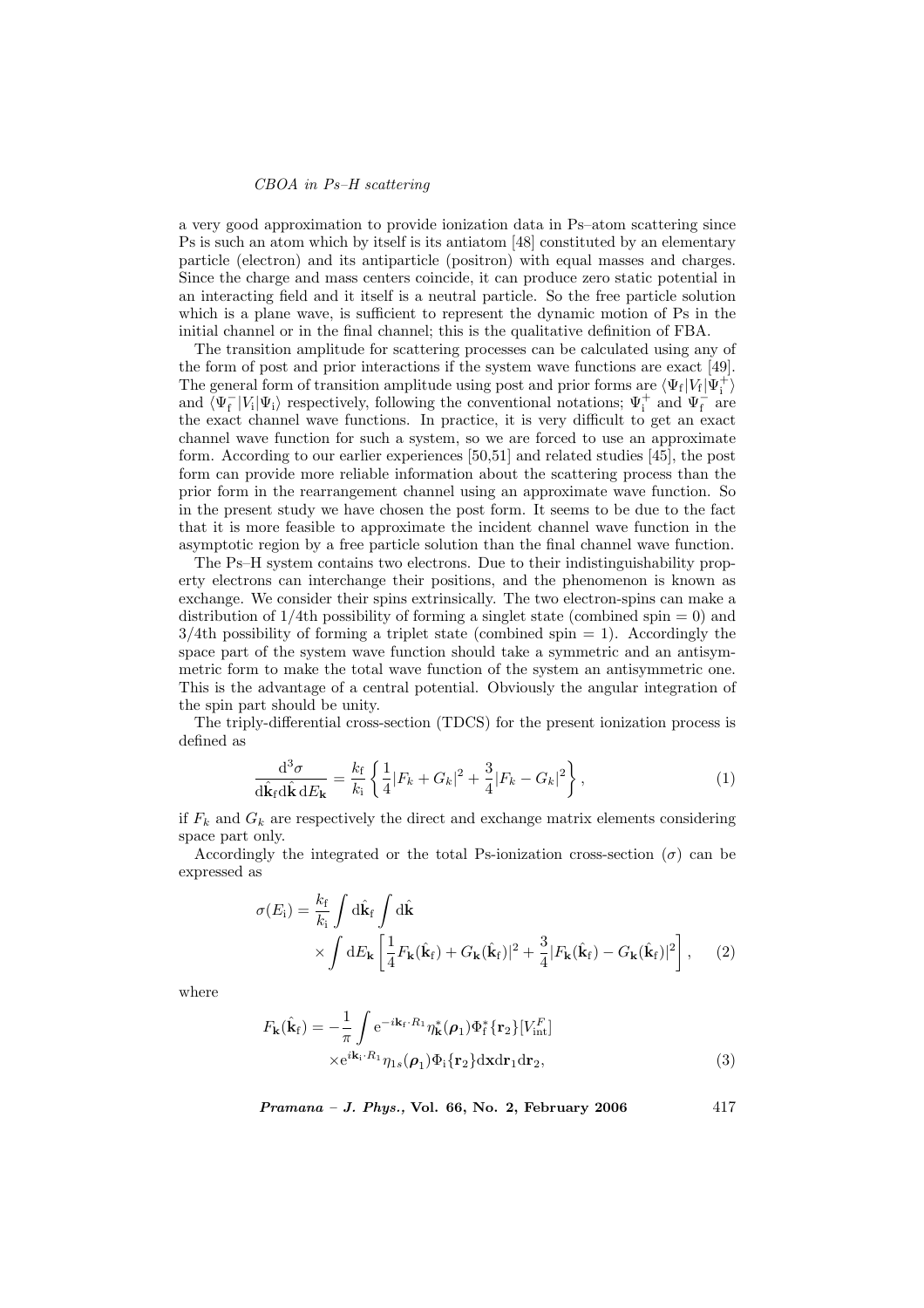Hasi Ray

$$
G_{\mathbf{k}}(\hat{\mathbf{k}}_{\mathrm{f}}) = -\frac{1}{\pi} \int e^{-i\mathbf{k}_{\mathrm{f}}.R_{2}} \eta_{\mathbf{k}}^{*}(\boldsymbol{\rho}_{2}) \Phi_{\mathrm{f}}^{*} \{\mathbf{r}_{1}\} [V_{\mathrm{int}}^{G}]
$$
  
 
$$
\times e^{i\mathbf{k}_{\mathrm{i}}.R_{1}} \eta_{1s}(\boldsymbol{\rho}_{1}) \Phi_{\mathrm{i}} \{\mathbf{r}_{2}\} \mathrm{d} \mathbf{x} \mathrm{d} \mathbf{r}_{1} \mathrm{d} \mathbf{r}_{2}, \qquad (4)
$$

with  $\mathbf{R}_j = \frac{1}{2}(\mathbf{x} + \mathbf{r}_j)$  and  $\rho_j = (\mathbf{x} - \mathbf{r}_j); j = 1, 2$ . Here, x is the coordinate of positron in  $\tilde{P}_s$ , and  $\mathbf{r}_i$ ;  $j = 1, 2$  are that of electrons in Ps and H respectively in the incident channel with respect to the center-of-mass of the system. Functions  $\eta$ and  $\Phi$  indicate the wave functions of Ps and H. Subscript 'i' represents the incident channel, whereas 'f' represents the final channel. Accordingly  $\mathbf{k}_i$  and  $\mathbf{k}_f$  are the momenta of the projectile in the initial and final channels respectively.

$$
V_{\text{int}}^{F} = \frac{1}{|\mathbf{x}|} - \frac{1}{|\mathbf{r}_{1}|} - \frac{1}{|\mathbf{x} - \mathbf{r}_{2}|} + \frac{1}{|\mathbf{r}_{1} - \mathbf{r}_{2}|},
$$
(5)

$$
V_{\text{int}}^{G} = \frac{1}{|\mathbf{x}|} - \frac{1}{|\mathbf{r}_{2}|} - \frac{1}{|\mathbf{x} - \mathbf{r}_{1}|} + \frac{1}{|\mathbf{r}_{1} - \mathbf{r}_{2}|}.
$$
 (6)

Indices F and G indicate the direct and exchange channels respectively.

The asymptotic form of the Coulomb wave function  $[\eta_{\bf k}(\rho)]$  is

$$
\eta_{\mathbf{k}}(\boldsymbol{\rho}) = 2\pi^{-3/2} e^{-\gamma \pi/2} \Gamma(1 - i\gamma) e^{i\mathbf{k}\cdot\boldsymbol{\rho}} {}_{1}F_{1}[i\gamma, 1, -i(k\rho + \mathbf{k}\cdot\boldsymbol{\rho})],\tag{7}
$$

where  $\gamma = -Z'/k$ ,  $Z'$ (=1, in the present case) is the charge of parent nucleus after ionization. Further the continuum Coulomb wave function is orthogonal to the ground state positronium wave function.

The scattering amplitudes in both the direct and exchange channels for the simplest Ps–H system involve nine-dimensional integrals e.g. eqs (3) and (4). It consists of four interaction potential terms (see eqs  $(5)$  and  $(6)$ ) of which the first two nuclear interaction terms are uncoupled and the other two terms, the electron– positron correlation and the electron–electron correlation are coupled. In addition there are coupled terms in the argument of  $_1F_1$  function (eq. (7)). The initial state Ps wave function contains a coupled term in the exponential. In direct channel, the computation of the nine-dimensional scattering amplitude is a little bit simpler because of a symmetry in the system wave function in the initial and final channels which are already discussed in our previous articles [3–7]. Here we propose a methodology for evaluating the exchange amplitude and apply it to compute all the four interacting terms of the potential.

The mathematical steps followed are: (i) First the integrations over the incident channel positronium electron coordinate  $\mathbf{r}_1$  are evaluated. (ii) In the second step a Jacobian coordinate transformation as  $\mathbf{R}_2 = \frac{1}{2}(\mathbf{x} + \mathbf{r}_2)$  and  $\rho_2 = (\mathbf{x} - \mathbf{r}_2)$  is established. (iii) In the third step, x and  $\mathbf{r}_2$  have been replaced in terms of  $\rho_2$ and  $\mathbf{R}_2$ . A very similar methodology is followed as used in our previous works [3–7] to simplify the rest with the help of Fourier transforms and Bethe integrallike standard formulations. Finally, the nine-dimensional integral expression of our Coulomb–Born exchange amplitude for the first three terms gets reduced to a simple two-dimensional integral as

418 Pramana – J. Phys., Vol. 66, No. 2, February 2006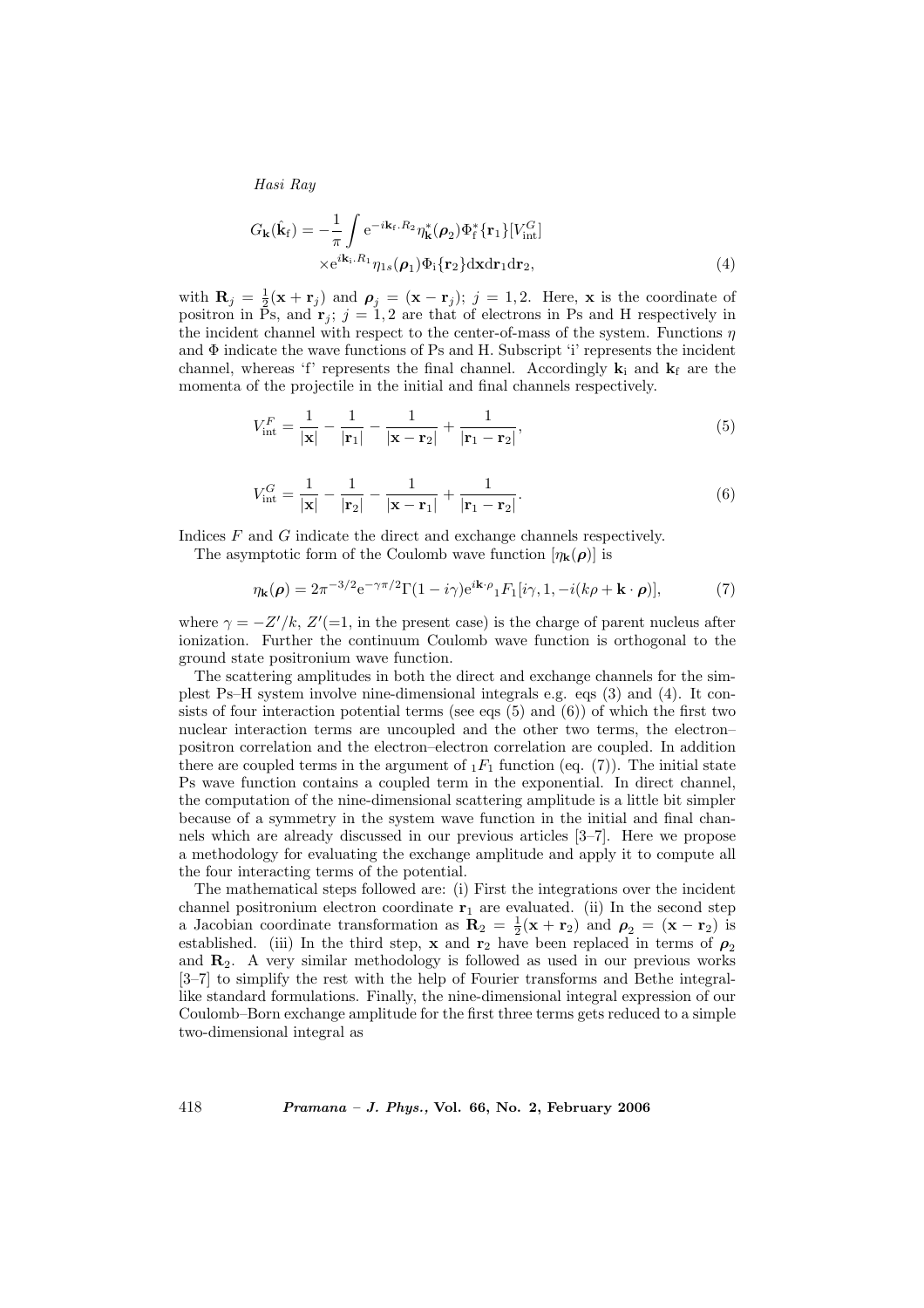CBOA in Ps–H scattering

$$
G_{\mathbf{k}}^{1-3}(\hat{\mathbf{k}}_{\mathbf{f}}) = 2\pi^{-1}\alpha_{\mathbf{i}}\beta_{\mathbf{f}}e^{-\gamma\pi/2}\Gamma(1+i\gamma)\int_{0}^{1} dx \,x(1-x) \times \int_{0}^{1} dy \,y \left(\frac{1}{\mu_{1}}\frac{\partial}{\partial\mu_{1}}\right)^{2}\frac{1}{\mu_{1}} \times \left[\beta_{\mathbf{i}}\left(\frac{1}{\mu_{2}}\frac{\partial}{\partial\mu_{2}}\right)^{2}\frac{\{( \mathbf{k}+\mathbf{k}')^{2}-(k+i\mu_{2})^{2}\}^{i\gamma}}{\{k'^{2}+\mu_{2}^{2}\}^{i\gamma+1}} \n-\mu_{1}\left(\frac{1}{\mu_{3}}\frac{\partial}{\partial\mu_{3}}\right)^{2}\frac{\{( \mathbf{k}+\mathbf{k}'')^{2}-(k+i\mu_{3})^{2}\}^{i\gamma}}{\{k''^{2}+\mu_{3}^{2}\}^{i\gamma+1}} \right] \n-2\pi^{-1}\alpha_{\mathbf{i}}\beta_{\mathbf{i}}\beta_{\mathbf{f}}e^{-\gamma\pi/2}\Gamma(1+i\gamma)\int_{0}^{1} dx x \times \int_{0}^{1} dy \,y(1-y) \left(\frac{1}{\mu_{1}}\frac{\partial}{\partial\mu_{1}}\right) \times \left(\frac{1}{\mu_{2}}\frac{\partial}{\partial\mu_{2}}\right)^{3}\left[\frac{\{( \mathbf{k}+\mathbf{k}' )^{2}-(k+i\mu_{2})^{2}\}^{i\gamma}}{\{k'^{2}+\mu_{2}^{2}\}^{i\gamma+1}}\right].
$$
\n(8)

Here

$$
\mathbf{k}' = \frac{1}{2}(1+x)(1-y)\mathbf{k}_i - \mathbf{k} - \left(\frac{1}{2} - y\right)\mathbf{k}_f,
$$
\n(9a)

$$
\mathbf{k}'' = \frac{1}{2}(1+x)y\mathbf{k}_i - \mathbf{k} + \left(\frac{1}{2} - y\right)\mathbf{k}_f,
$$
\n(9b)

$$
\mu_1^2 = x\beta_{\rm f}^2 + (1-x)\alpha_{\rm i}^2 + \frac{1}{4}x(1-x)k_{\rm i}^2,\tag{9c}
$$

$$
\mu_2^2 = y\beta_1^2 + (1 - y)\mu_1^2 + y(1 - y)\left\{\frac{1}{2}(1 + x)\mathbf{k}_i - \mathbf{k}_f\right\}^2, \tag{9d}
$$

$$
\mu_3^2 = y\mu_1^2 + (1 - y)\beta_i^2 + y(1 - y)\left\{\frac{1}{2}(1 + x)\mathbf{k}_i - \mathbf{k}_f\right\}^2.
$$
 (9e)

 $\beta_i$ ,  $\beta_f$  and  $\alpha_i$  are the screening parameters of the initial and final state H and the initial state Ps wave functions respectively.

However the fourth electron–electron correlation term takes a closed form as

$$
G_{\mathbf{k}}^{4}(\hat{\mathbf{k}}_{\mathrm{f}}) = \frac{32\beta_{\mathrm{i}}\beta_{\mathrm{f}}\mathrm{e}^{-\gamma\pi/2}\Gamma(1+i\gamma)}{\pi} \left(\frac{\partial}{\partial\beta_{\mathrm{i}}^{2}}\right) \left(\frac{\partial}{\partial\beta_{\mathrm{i}}^{2}}\right) \frac{1}{\sqrt{B^{2}-AG}}
$$

$$
\times \log\left\{\frac{B+\sqrt{B^{2}-AG}}{B-\sqrt{B^{2}-AG}}\right\} \frac{\left\{\frac{1}{4}Q^{2}-(k+i\alpha_{\mathrm{i}})^{2}\right\}^{i\gamma}}{\left\{\left(\frac{1}{2}\mathbf{Q}-\mathbf{k}\right)^{2}+\alpha_{\mathrm{i}}^{2}\right\}^{i\gamma+1}}
$$

$$
\times\left\{\frac{\alpha_{\mathrm{i}}(i\gamma+1)}{\left(\frac{1}{2}\mathbf{Q}-\mathbf{k}\right)^{2}+\alpha_{\mathrm{i}}^{2}} - \frac{\gamma(k+i\alpha_{\mathrm{i}})}{\frac{1}{4}Q^{2}-(k+i\alpha_{\mathrm{i}})^{2}}\right\},\tag{10}
$$

where

$$
Pramana - J. Phys., Vol. 66, No. 2, February 2006 \qquad \qquad 419
$$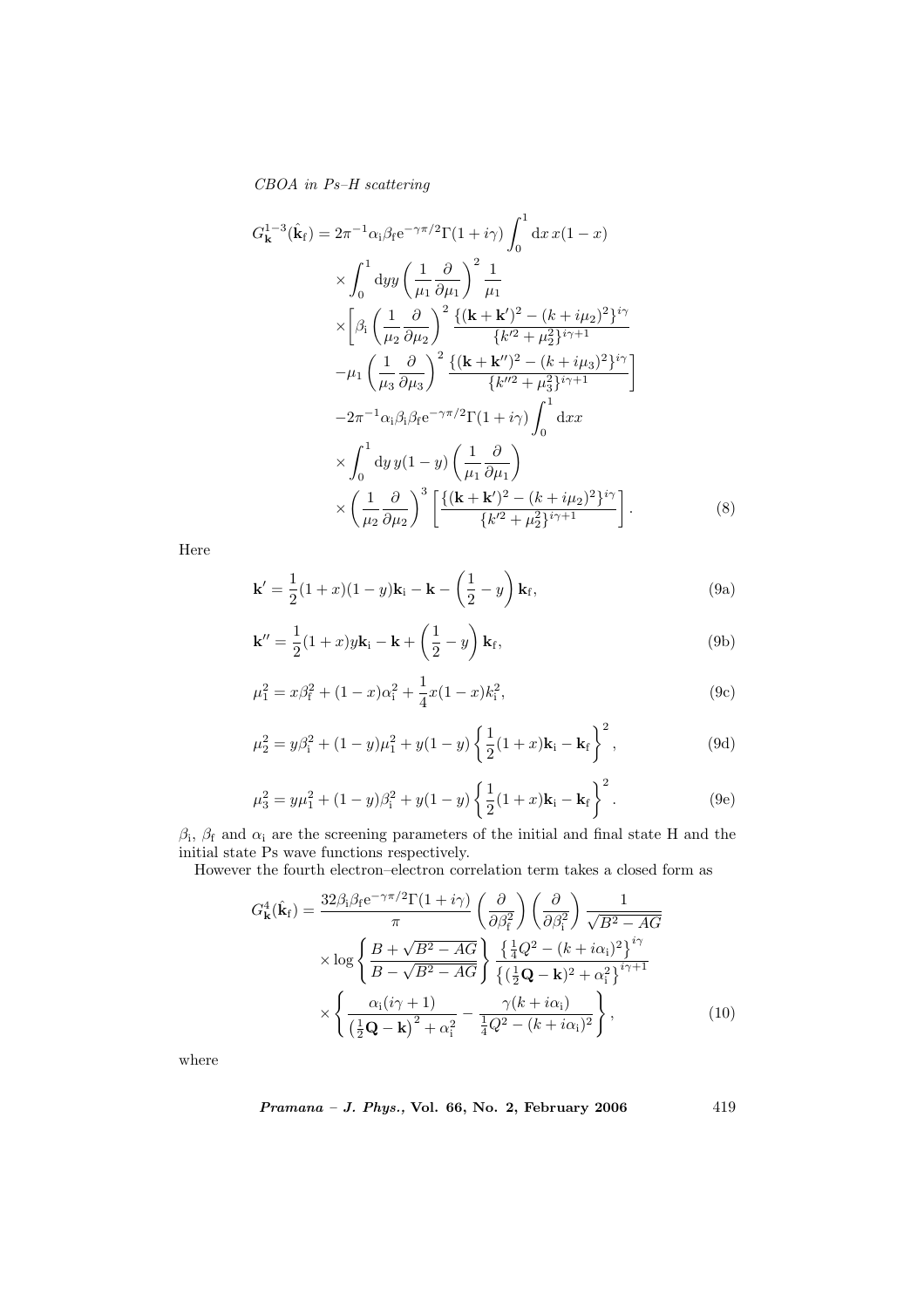Hasi Ray

$$
B = \beta_{\rm f} \left\{ \left( \mathbf{Q} - \frac{1}{2} \mathbf{k}_{\rm i} \right)^2 + \beta_{\rm i}^2 \right\} + \beta_{\rm i} \left\{ \frac{1}{4} \mathbf{k}_{\rm i}^2 + \beta_{\rm f}^2 \right\},\tag{11a}
$$

$$
AG = \left\{ \left( \mathbf{Q} - \frac{1}{2} \mathbf{k}_i \right)^2 + \beta_i^2 \right\} \left\{ \frac{1}{4} \mathbf{k}_i^2 + \beta_f^2 \right\} \left\{ \mathbf{Q}^2 + (\beta_i + \beta_f)^2 \right\} \tag{11b}
$$

and  $\mathbf{Q} = \mathbf{k}_i - \mathbf{k}_f$ .

To get a quantitative estimate of the effect of exchange at different energies, the detailed numerical calculations are performed after making all the differentiations of different terms in eqs (8) and (10). The formulation of total cross-section with exchange using the present scheme is a six-dimensional integral which was only a three-dimensional integral in CBA. All the integrations are performed using the algorithms for the standard numerical integration [50,51] and with the help of Gauss–Legendr´e quadratures. Our results for total Ps-ionization cross-section are displayed in figure 2. The solid line is our present total cross-section for Psionization including the effect of exchange. The dotted one is the Ps-ionization cross-section [6] obtained using the CBA theory. The dashed curve displays the total Ps-ionization cross-sections of Belfast group [10] including the effect of exchange and using a 22-pseudostate coupled-channel method. The dashed–dotted curve is for the quenching cross-section obtained using our three-channel target-inelastic CCA [14]. It is plotted to get an idea about the probability of annihilation. Depending on the spin state of positron and electron, the Ps atom can exist in two different forms known as ortho (triplet) and para (singlet) Ps. The ortho Ps has



Figure 2. Comparison of Ps-ionization cross-sections with and without exchange in Ps–H scattering.

420 Pramana – J. Phys., Vol. 66, No. 2, February 2006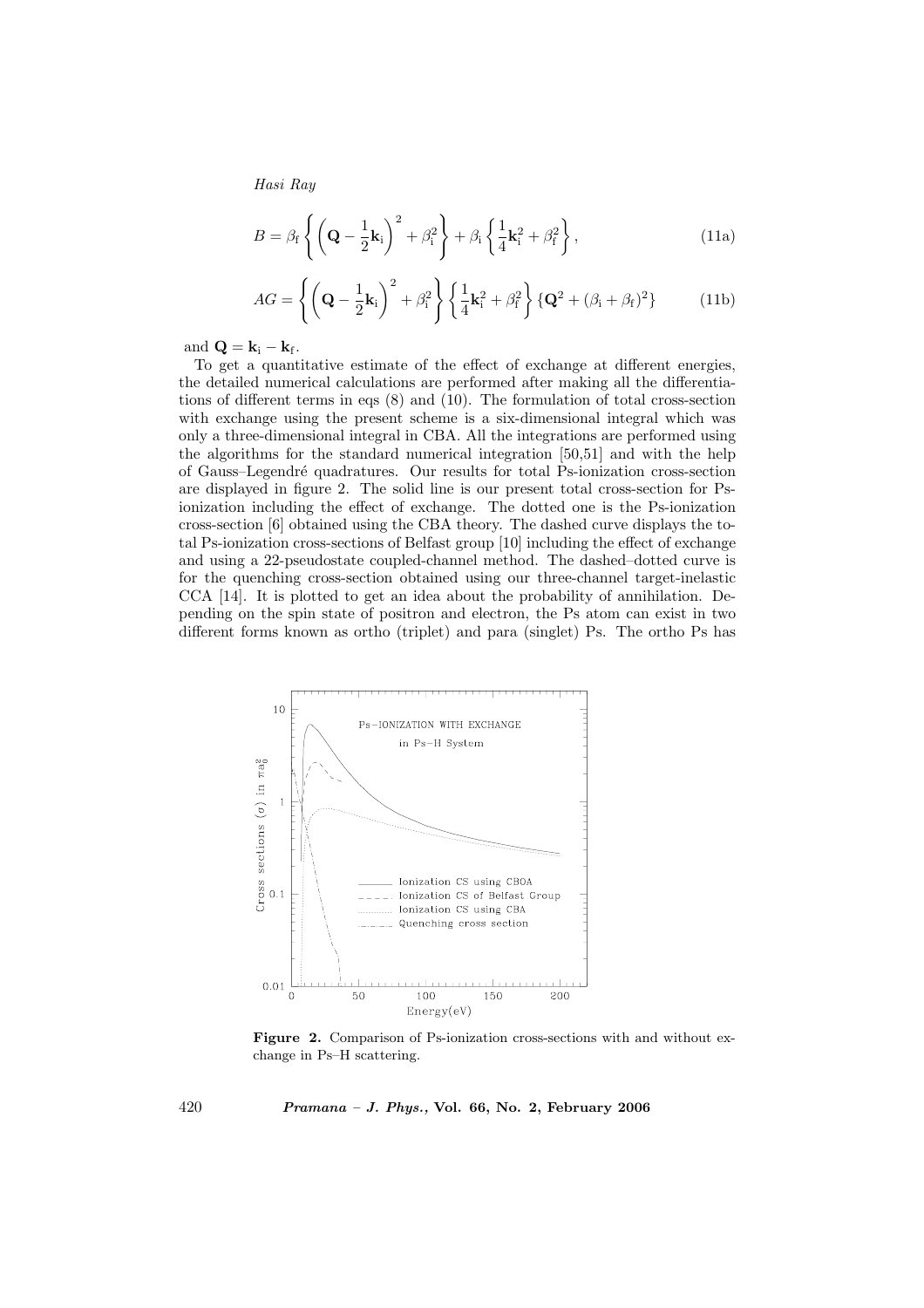### CBOA in Ps–H scattering

a life-time of  $\sim 10^{-7}$  s and can take part in collision process. The para Ps has a life-time of  $\sim 10^{-10}$  s which is a very short duration in comparison to collision time. It annihilates into two photons. The rate of annihilation of ortho Ps into three photons is  $\sim 10^3$  times smaller than the rate of annihilation of para Ps into two photons. When elastic scattering, due to exchange of electrons, ortho Ps can be transformed into para Ps; the phenomenon is known as quenching. It is evident from the comparison that the quenching process is highly important at very low energies and below threshold of ionization. Above threshold, it is almost negligible with respect to ionization.

We have presented a complete treatment of exchange amplitude considering all the Coulomb interaction terms in the present CBOA scheme. The comparison of the present results with the existing CBA data [6] in figure 2 provides information that the effect of exchange is highly important at low energies and it has an appreciable effect up to a high incident energy region of more than 70 eV. These data are comparable to the results of Ps-ionization cross-sections reported by Belfast group with exchange [10] following R-matrix coupled-pseudostate formalism.

To conclude, we have successfully developed a methodology for calculating the exchange amplitude for Ps-ionization in Ps–atom scattering using a reliable Coulomb– Born–Oppenheimer approximation theory which enables us to reduce the ninedimensional exchange amplitude to a two-dimesional integral form. It is a very useful tool for future advancement and to apply it for other ionization processes. Our ionization data are comparable with other existing theories. The importance of exchange at lower energy region is in agreement with other systems too. Theoretical data in an extended energy region using various theories and the experimental data are required for proper understanding of the physics.

#### Acknowledgement

The author is thankful to DST, India for full financial support through Grant No. SR/FTP/PS-80/2001 and Manish Shrikhande for valuable help to enrich the literature.

#### References

- [1] H S W Massey and C B O Mohr, Proc. Phys. Soc. 67, 695 (1954)
- [2] S Armitage, D E Leslie, A J Garner and G Laricchia, Phys. Rev. Lett. 89, 173402 (2002)
- [3] H Ray, Phys. Lett. A252, 316 (1999)
- [4] H Ray, J. Phys. B35, 3365 (2002)
- [5] H Ray, Nucl. Instrum. Methods Phys. Res. 192, 191 (2002)
- [6] H Ray, Phys. Lett. A299, 65 (2002)
- [7] H Ray,  $Pramana J$ . Phys. **63**, 1063 (2004)
- [8] J E Blackwood, C P Campbell, M T McAlinden and H R J Walters, Phys. Rev. A60, 4454 (1999)
- [9] M T McAlinden, F G R S MacDonald and H R J Walters, Can. J. Phys. 74, 434 (1996)
- [10] C P Campbell, M T McAlinden, F G R S MacDonald and H R J Walters, Phys. Rev. Lett. 80, 5097 (1998)

*Pramana – J. Phys.*, Vol. 66, No. 2, February 2006  $421$